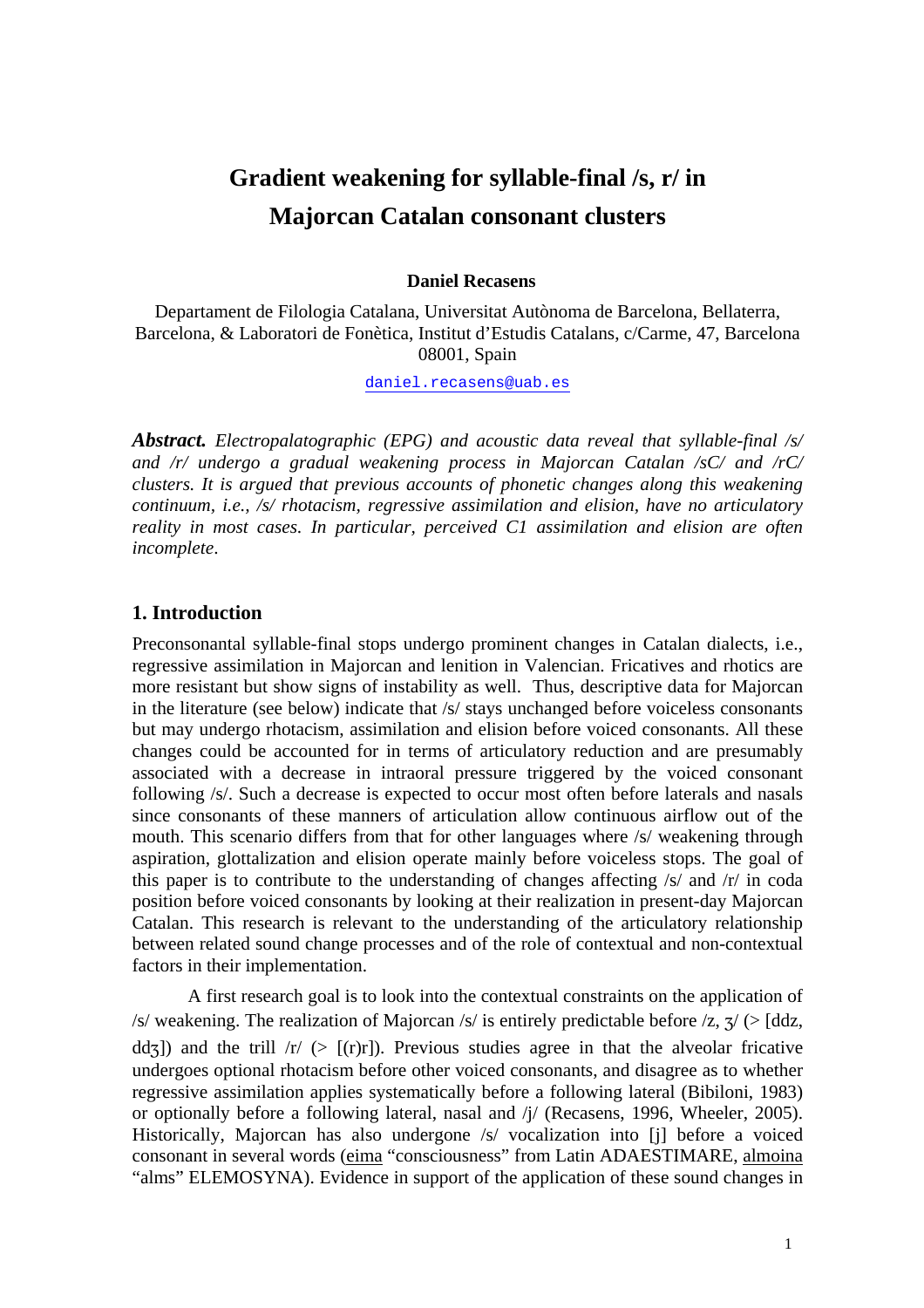the context of a voiced C2 may be found in other Romance dialectal domains, e.g., in Sardinian Logudorese where /s/ assimilates to a following nasal or liquid and undergoes rhotacism before /b,  $d(z)$ , g, f, v/, and in Gascon where /s/ turns into [i] before any voiced consonant (Recasens, 2002). There is also widespread evidence that /s/ elision may operate before nasals, laterals and other voiced consonants, e.g., in Old French where /s/ effacement is documented earlier in île "island" INSULA than in fête "holiday" FESTA (Pope, 1934).

 The alveolar rhotic appears to undergo analogous weakening processes in Majorcan /rC/ clusters. Thus, the final rhotic of infinitives assimilates to the initial lateral or nasal of a following clitic pronoun, and regressive assimilation occurs before /l/ in lexical items such as parlar "to speak" and perla "pearl" (Bibiloni, 1983). Similar changes take place in other Catalan dialects, i.e.,  $\pi$  assimilation before  $\pi$  and  $\pi$  in the words parlar "to speak" and tornar "to come back" (Alguerese Catalan), and /r/ elision in the sequence per la "for the" (General Catalan) and word finally in the lexical items govern "government" (Alguerese) and dorm "he/she sleeps" (Southern Valencian zones). Moreover, frication may interfere with the articulatory and aerodynamic requirements for tapping or trilling and cause  $\langle rs \rangle$  to turn into [s], e.g., Catalan [bosə] "handbag" from Latin BURSA.

A relevant question is whether articulatory reduction proceeds gradually rather than categorically such that one may find variable and poorly defined phonetic outcomes for coda /s/ and /r/ which cannot be easily ascribed to any of the sound change processes just referred to. A related research issue is whether the elision of syllable final  $/s$  and  $/r$ in clusters must be preceded by other, less extreme weakening changes. If so, preconsonantal /s/ should undergo rhotacism or vocalization in the first place, rhotacized or vocalized /s/ ought to assimilate to the following consonant in the second place, and the outcoming geminate could shorten thus causing /s/ to drop entirely. If no intermediate changes are at work, /s/ elision ought to take place through extreme reduction of the apical gesture, i.e.,  $\sqrt{sC} > [^sC] > [C]$ . In any event, we expect to find instances of perceived but incomplete /s/ and /r/ assimilation and elision exhibiting articulatory traces of the apical raising gesture (Browman and Goldstein, 1992).

# **2. Method**

Acoustic and electropalatographic (EPG) data were recorded and analyzed for the /sC, rC/ clusters in the sequences presented in Table I. 5 Majorcan speakers (AR, BM, MJ, ND, CA) read seven times the 15 sequences of the table with the Reading artificial palate in place. Several clusters with a voiceless C2 were also recorded and analyzed for comparison. Sentence 13, which is not entirely correct in Standard Catalan (it should be els deutes els cobr), was recorded by speaker CA only. Speaker BM's productions of sentence 10 were recorded but were not subject to experimental analysis since this speaker often paused between the two consonants of the cluster /sl/. Regarding the clusters /sb, sd/, /b/ was basically produced as a voiced stop and /d/ could alternate between approximant and stop realizations. Acoustic and EPG data were also processed for the same 15 clusters in spontaneous speech sentences recorded by the same speakers.

 Linguopalatal contact patterns and several acoustic properties (frication noise, formant structure, duration) were analyzed for preconsonantal /s/ and /r/ on simultaneous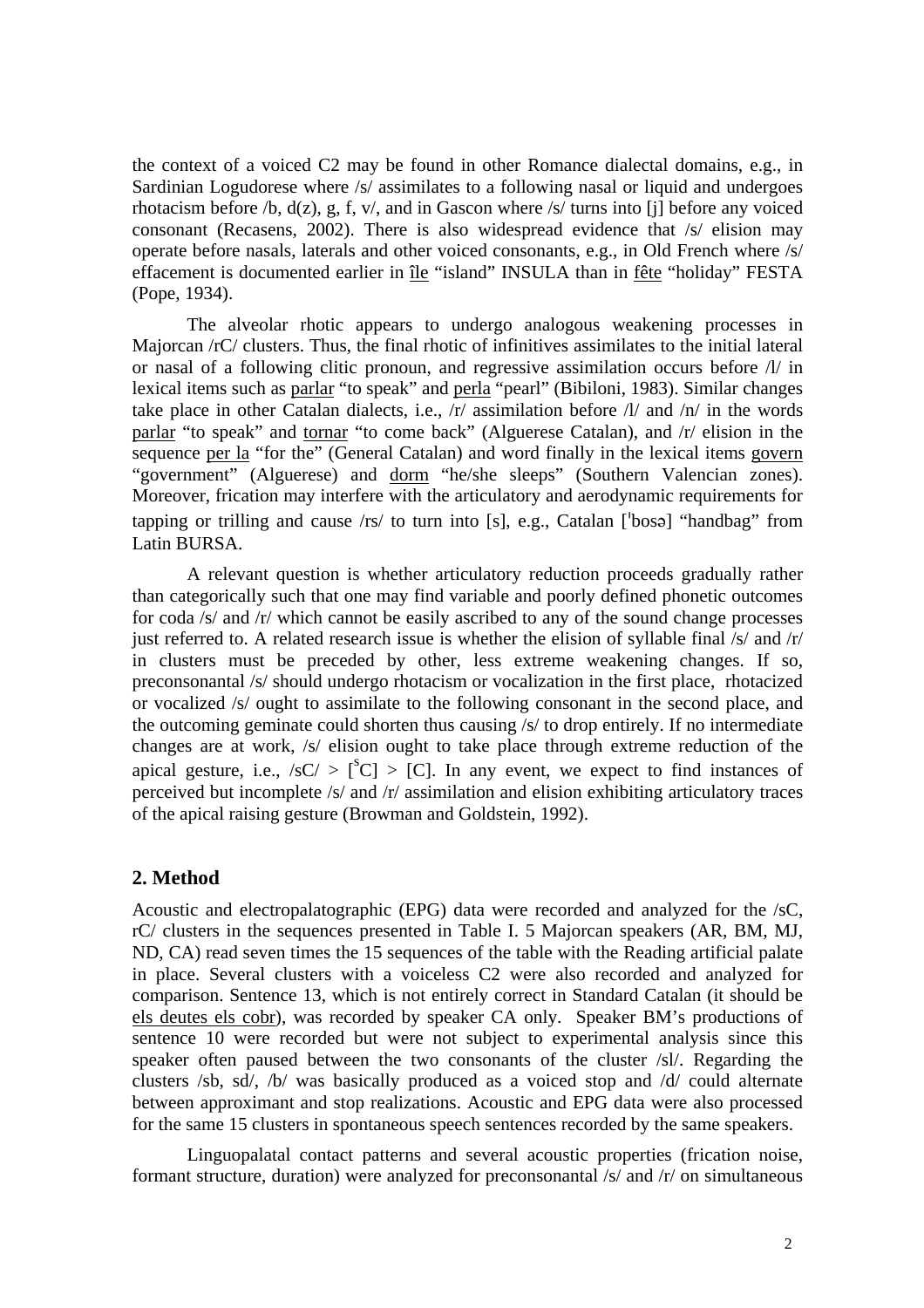waveform, spectrographic and EPG displays using MultiSpeech 3700 of Kay Elemetrics. As shown in Figure 2, electrodes on the EPG linguopalatal contact patterns are distributed into rows horizontally (from 1 to 8 starting at the dental zone at the top of each EPG pattern) and into columns vertically (from 1 to 4 at each side of each pattern). In the Results sections 3 and 4, we will refer to row 1 as dental or front alveolar, to rows 2 and 3 as centroalveolar and to row 4 as postalveolar.

| $(\mathsf{sb}\mathsf{/}s\mathsf{b}\mathsf{/}s\mathsf{b}\mathsf{/}s\mathsf{b}\mathsf{/}s\mathsf{b}\mathsf{/}s\mathsf{b}\mathsf{/}s\mathsf{b}\mathsf{/}s\mathsf{b}\mathsf{/}s\mathsf{b}\mathsf{/}s\mathsf{b}\mathsf{/}s\mathsf{b}\mathsf{/}s\mathsf{b}\mathsf{/}s\mathsf{b}\mathsf{/}s\mathsf{b}\mathsf{/}s\mathsf{b}\mathsf{/}s\mathsf{b}\mathsf{/}s\mathsf{b}\mathsf{/}s\mathsf{b}\mathsf{/}s\mathsf{b}\mathsf{/}s\mathsf{b}\mathsf{/}s$ | 1. és bona tela                                              | ("it is a good fabric")                                                    |  |  |  |  |
|------------------------------------------------------------------------------------------------------------------------------------------------------------------------------------------------------------------------------------------------------------------------------------------------------------------------------------------------------------------------------------------------------------------------------------------|--------------------------------------------------------------|----------------------------------------------------------------------------|--|--|--|--|
|                                                                                                                                                                                                                                                                                                                                                                                                                                          | 2. toquen dos balls                                          | ("they play two dances")                                                   |  |  |  |  |
| $(\sqrt{sm})$                                                                                                                                                                                                                                                                                                                                                                                                                            | 3. l'avi és molt ric                                         | ("my grandfather is very rich")                                            |  |  |  |  |
|                                                                                                                                                                                                                                                                                                                                                                                                                                          | 4. l'arbre és molt lluny                                     | ("the tree is very far away")                                              |  |  |  |  |
| $(\sqrt{sd})$                                                                                                                                                                                                                                                                                                                                                                                                                            | 5. l'amic és dalt                                            | ("my friend is upstairs")                                                  |  |  |  |  |
|                                                                                                                                                                                                                                                                                                                                                                                                                                          |                                                              | 6. <u>l'amic és dalt i no baixarà</u> ("my friend is upstairs and will not |  |  |  |  |
|                                                                                                                                                                                                                                                                                                                                                                                                                                          |                                                              | come down")                                                                |  |  |  |  |
|                                                                                                                                                                                                                                                                                                                                                                                                                                          | 7. el pis de sota                                            | ("the downstairs flat")                                                    |  |  |  |  |
|                                                                                                                                                                                                                                                                                                                                                                                                                                          | 8. litres de llet                                            | ("liters of milk")                                                         |  |  |  |  |
| $(\sqrt{sn})$                                                                                                                                                                                                                                                                                                                                                                                                                            | 9. jo els comptes no els quadr ("the expense accounts do not |                                                                            |  |  |  |  |
|                                                                                                                                                                                                                                                                                                                                                                                                                                          |                                                              | come out right according to my                                             |  |  |  |  |
|                                                                                                                                                                                                                                                                                                                                                                                                                                          |                                                              | calculations")                                                             |  |  |  |  |
| $(\frac{ s }{})$                                                                                                                                                                                                                                                                                                                                                                                                                         | 10. les llavors les sembr                                    | ("I sow the seeds")                                                        |  |  |  |  |
|                                                                                                                                                                                                                                                                                                                                                                                                                                          | 11. les feines les concentr                                  | ("I do all jobs at the same time")                                         |  |  |  |  |
|                                                                                                                                                                                                                                                                                                                                                                                                                                          | 12. aquestes peces les acopl                                 | ("I fit these parts together")                                             |  |  |  |  |
|                                                                                                                                                                                                                                                                                                                                                                                                                                          | 13. les deutes les cobr                                      | ("I charge the debts")                                                     |  |  |  |  |
| $(\binom{r}{r})$                                                                                                                                                                                                                                                                                                                                                                                                                         | 14. un perill intern                                         | ("an internal danger")                                                     |  |  |  |  |
| $(\frac{r}{r})$                                                                                                                                                                                                                                                                                                                                                                                                                          | 15. parla zulú bé                                            | ("he/she speaks the Zulu language")                                        |  |  |  |  |
|                                                                                                                                                                                                                                                                                                                                                                                                                                          |                                                              | correctly")                                                                |  |  |  |  |

**Table I**. Read sentences in Catalan orthography with the clusters under analysis in boldface. See Method section regarding sentence 13.

# **3. Results (fricative clusters)**

Both for the read and spontaneous speech material,  $/s/$  exhibited a robust fricative noise before all voiceless consonants. As for /sC/ clusters with a voiced C2, seven /s/ weakening outcomes *(a)* through *(g)* were identified which will be characterized in sections 3.1, 3.2 and 3.3. Table II reports the occurrence of these seven /s/ realizations for all clusters and speakers.

# **3.1 Audible frication noise**

In outcome *(a)*, the fricative is heard more or less successfully and exhibits an approximant-like period with some low intensity noise overlaid on it. Frication is more salient when the lingual constriction is especially narrow (for speakers BM, MJ and ND), and may have an /r/-like quality (e.g., for the cluster /sb/ in the case of speakers BM and MJ). Regarding speaker AR, preconsonantal /s/ exhibits a less salient frication noise and just some tongue contact at the two lateralmost columns of electrodes (see the waveform amd spectrographic displays for [sb] in the upper left graph of Figure 1 and the EPG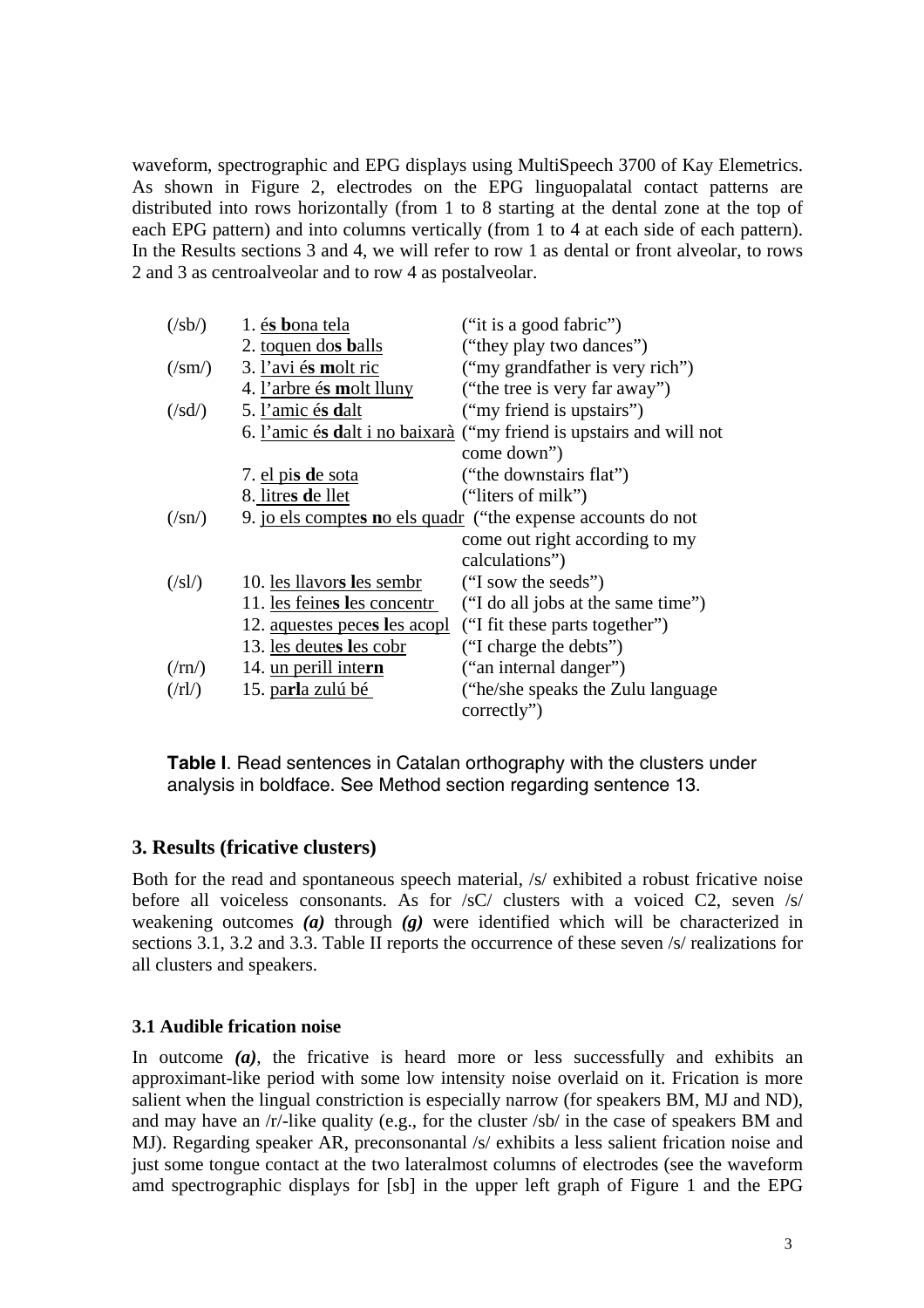contact pattern in the left graph of Figure 2). For speakers AR, ND and CA, rhe frication noise may extend to more or less unoccluded productions of C2=/d/ in the cluster /sd/  $([(\delta)\delta]).$ 

|                | <b>Clusters</b>             | <b>Weakening</b><br>outcomes | <b>Speaker</b><br><b>AR</b> | <b>Speaker</b><br><b>BM</b> | <b>Speaker</b><br>MI | <b>Speaker</b><br><b>ND</b> | <b>Speaker</b><br><b>CA</b> |
|----------------|-----------------------------|------------------------------|-----------------------------|-----------------------------|----------------------|-----------------------------|-----------------------------|
|                |                             |                              |                             |                             |                      |                             |                             |
|                |                             |                              |                             |                             |                      |                             |                             |
|                | /sb/                        | $\boldsymbol{a}$             | 1                           | 1,2                         | 1,2                  | 1,2                         | sp                          |
|                | /sv/                        | $\boldsymbol{a}$             |                             |                             |                      |                             | sp                          |
| <b>Audible</b> | $\mathbf{S}$ m $\mathbf{M}$ | $\boldsymbol{a}$             |                             | 3                           | $3,$ sp              | 3,4                         |                             |
| frication      | /sd/                        | $\boldsymbol{a}$             | 5,6,7,8                     | 5, 6, 7, 8                  | 5, 6, 7, 8           | $5, 6, 7, 8,$ sp            | 5,6                         |
|                | $\sqrt{sn}$                 | $\boldsymbol{a}$             |                             |                             | $9$ , sp             | 9                           |                             |
|                | /sV                         | $\boldsymbol{a}$             |                             | sp                          |                      | 11,12                       |                             |

|              | /sd/                        | $\boldsymbol{b}$    | 5,6,sp         | 6,7,sp  |                | $6,$ sp |                |
|--------------|-----------------------------|---------------------|----------------|---------|----------------|---------|----------------|
|              | /sb/                        | $\boldsymbol{c}$    | 1,2,sp         |         |                |         |                |
|              | $\sin\theta$                | $\boldsymbol{c}$    | $\overline{4}$ |         |                |         |                |
|              | /sb/                        | $\boldsymbol{d}$    |                |         |                | sp      |                |
|              | $\sin\theta$                | $\boldsymbol{d}$    |                |         | $\overline{4}$ | $3,$ sp | $\overline{4}$ |
| No frication | /sd/                        | $\boldsymbol{d}$    |                | 6,7     |                |         |                |
|              | $\sqrt{sn}$                 | $\boldsymbol{d}$    | 9              |         | 9              |         |                |
|              | $\sqrt{sg}$                 | $\boldsymbol{d}$    |                |         |                |         | ${\rm sp}$     |
|              | $\mathbf{S}$ m $\mathbf{M}$ | $\boldsymbol{\ell}$ | 3              | $4,$ sp |                |         |                |
|              | /sd                         | $\boldsymbol{\ell}$ |                |         |                |         | 5              |
|              | $\sqrt{sn}$                 | $\boldsymbol{\ell}$ | 9              | 9       |                |         | 9              |
|              | /sl/                        | $\pmb{e}$           | 10,11,12       | 11,12   | 10,11,12       | 10,11   | 10, 11, 12, 13 |

|           | /sb/        |   |  |  | 1,2            |
|-----------|-------------|---|--|--|----------------|
|           | $\sqrt{sm}$ |   |  |  | sp             |
|           | /sd         |   |  |  | 5,6,p          |
| Rhotacism | /sb         | g |  |  | $\overline{2}$ |
|           | $\sqrt{sm}$ | g |  |  | 3              |
|           | /sd         | g |  |  | 7,8            |
|           | /sd         | g |  |  | 2,7,8,sp       |

**Table II**. /s/ weakening outcomes *(a)* through *(g)* for the 13 sequences of Table I and for the spontaneous speech sequences («sp»).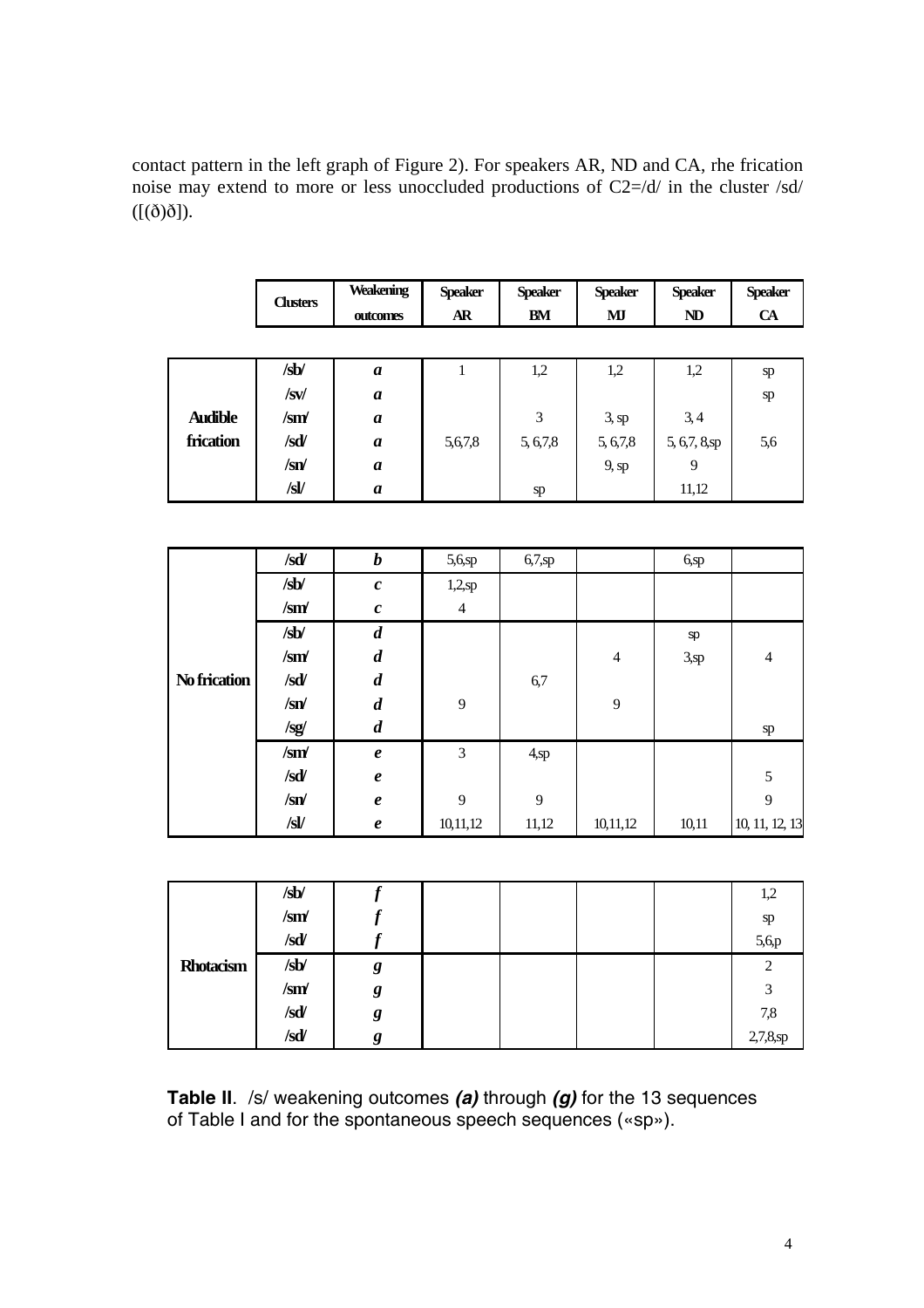#### **3.2 No frication noise**

In outcome  $(b)$ ,  $C1 = |s|$  is implemented as a frictionless approximant, and articulated with some alveolar constriction (speakers BM, ND) or with just some lateral alveolar contact fronting (speaker AR). Further /s/ weakening results into perceived assimilation or elision, e.g., [(d)d, (m)m, (n)n] for /sd, sm, sn/. The corresponding alveolar fricative realizations lack a well-defined approximant period but may show variable degrees of waveform amplitude narrowing and either some contact fronting at the lateralmost column of the palatal or alveolar zone (outcome *(c)*) or some alveolar constriction (outcome *(d)*). Outcome *(d)* is exemplified in the upper right graph of Figure 1 and in the central graph of Figure 2.

In outcome *(e)*, i.e., /s/ elision, the fricative shows no approximant period, waveform amplitude narrowing or specific articulatory configuration. An amplitude drop at nasal murmur onset in the clusters /sm, sn/ (e.g., for speakers AR and MJ) suggests however that complete /s/ elision may not be at work even in this case.

 As shown in Table II, there is a trend for nasals /m, n/ to trigger the absence of the /s/ frication noise to a larger extent than stops /b, d/ (outcomes *(b)* through *(e)*). Moreover, /s/ elision (outcome *(e)*) is practically the only possible option for the cluster /sl/. Speakers differ as to whether they favor the presence vs. absence of frication noise (MJ, ND) or viceversa (AR, CA).

#### **3.3 Rhotacized /s/**

In addition to presumable instances of  $/s/$  elision, speaker CA allows for rhotic realizations of /s/ involving complete closure and absence of formant structure before voiced stops and nasals (see outcome *(f)* in Table II). These realizations are articulated with some continuous fronting (from rows 3 or 4 to row 2 of the artificial palate), and trigger F3 lowering in the adjacent vowel and the insertion of a short epenthetic vocalic element between the two consonants of the cluster much in the same way as underlying /r/ in /rC/ clusters. Another possibility is for rhotacized /s/ to exhibit no closure but some central lingual constriction and some formant structure. Waveform, spectrographic and EPG displays for rhotacized /s/ may be found in Figure 1 (bottom graph) and in Figure 2 (right graph), respectively.

Other productions of preconsonantal /s/ by speaker CA have no /r/-like quality, and exhibit complete occlusion, some waveform amplitude narrowing and no approximant period (outcome *(g)*). Closure may be fixed at about row 2 in the centroalveolar zone, or else undergo continuous fronting from rows 2 or 3 to row 1. These realizations occur before voiced stops and nasals (see Table II) and could be transcribed as [bb, dm, dd] (/sb, sm, sd/).

# **4. Results (rhotic clusters)**

 According to our database, the cluster /rl/ in the word parla "he/she speaks" (sentence 15 in Table I) undergoes regressive assimilation and exhibits a fixed closure at the front or central alveolar rows 1 and 2 for some speakers (BM, MJ), but changes in alveolar constriction location from /r/ (more posterior) to /l/ (more anterior) for other speakers (AR, ND, CA). On the other hand, data from the spontaneous speech database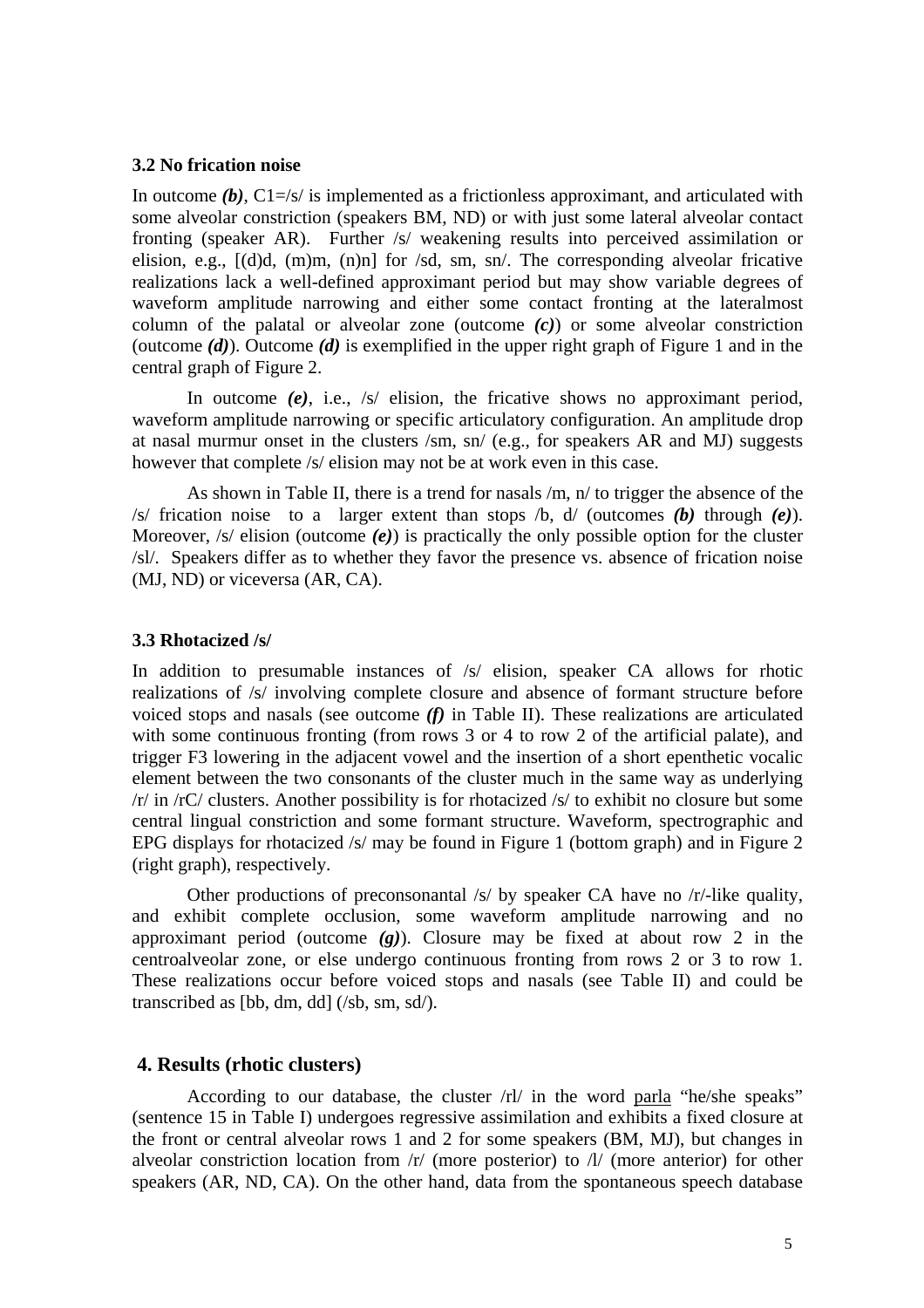reveal that  $\frac{r}{m}$  may assimilate to  $\frac{h}{m}$  in the cluster  $\frac{r}{m}$  for speaker CA: indeed,  $\frac{r}{m}$  sounds [nn] in the word torna "he/she returns" and related forms independently of whether the alveolar closure remains fixed or exhibits continuous fronting as for /n/ in the string /ona/ in other words produced by the same speaker. A closer inspection of the acoustic signal for these /rn/ tokens reveals, however, the presence of some possible constriction narrowing at the /n/ murmur onset which could be associated with the rhotic and would thus argue against complete assimilation being at work. A similar scenario applies to this speaker's productions of intern "internal" (sentence 14 of Table I). Speaker BM's realizations of /rn/ show a fixed alveolar closure location or some increase in alveolar closure size as we proceed from /r/ to /n/, and some waveform amplitude narrowing at nasal onset suggesting that the rhotic is being produced. Regarding speaker MJ, the rhotic is more or less audible and there is continuous constriction fronting from the postalveolar zone (for  $\langle r \rangle$ ) to the central or front alveolar zone (for  $\langle n \rangle$ ).

EPG, spectrographic and perceptual evidence for the spontaneous speech data sample indicates that  $\frac{r}{dr}$  drops before  $\frac{r}{s}$  in the sequence per sa "for the" (speakers CA, BM). Though hardly audible, the rhotic stays in per sebre "in order to know" where it may involve the activation of two lateral electrodes at the postalveolar zone (speaker MJ), and in por(c) senglar "wild pig" where /r/ may exhibit lateral constriction fronting from the postalveolar to the centroalveolar area (speaker CA). In other /rC/ combinations, the rhotic also leaves some articulatory trace at the alveolar zone whether audible (in the case of speaker MJ's productions of /rk/ in the word cercar "to look for") or inaudible (in the case of speaker BM's productions of /rm/ in the word germanes "sisters").

### **4. Discussion**

Results reported in this paper show that the path from full identification to elision of syllable-final /s/ and /r/ in Majorcan clusters is gradient which questions the validity of previous phonetic descriptions. The alveolar fricative may be implemented through a weak frication period resulting from large degrees of oral opening at constriction location, no obvious acoustic manifestation, and intermediate approximant realizations involving different degrees of articulatory activity. Some but not all cases of perceived assimilated or elided /s/ may have some articulatory activity associated with them. Complete elision appears to be possible at the end of the weakening continuum and occurs systematically for the cluster /sl/. Regarding /rC/ clusters, tokens yielding perceived assimilation show traces of the /r/ gesture. In summary, assimilation and elision are more prone to occur in perception than in production.

 Speaker CA proceeds from cluster realizations showing some frication noise during C1 or all throughout the cluster to productions of  $/s/$  exhibiting full closure and sounding /r/ or /d/. Highly constricted /s/ productions for other speakers may also have an /r/-like quality. Therefore, rhotacism may arise from reduced realizations of /s/ and becomes more regular for some speakers than for others.

 Nasals, laterals and other voiced consonants may trigger perceived assimilation, rhotacism and elision in preceding /s/. There is also preference for articulatory reduction of /r/ before (quasi-)homorganic laterals, nasals and /s/. As argued in the Introduction, C1 weakening before voiced consonants may be associated with anticipatory intraoral pressure lowering effects.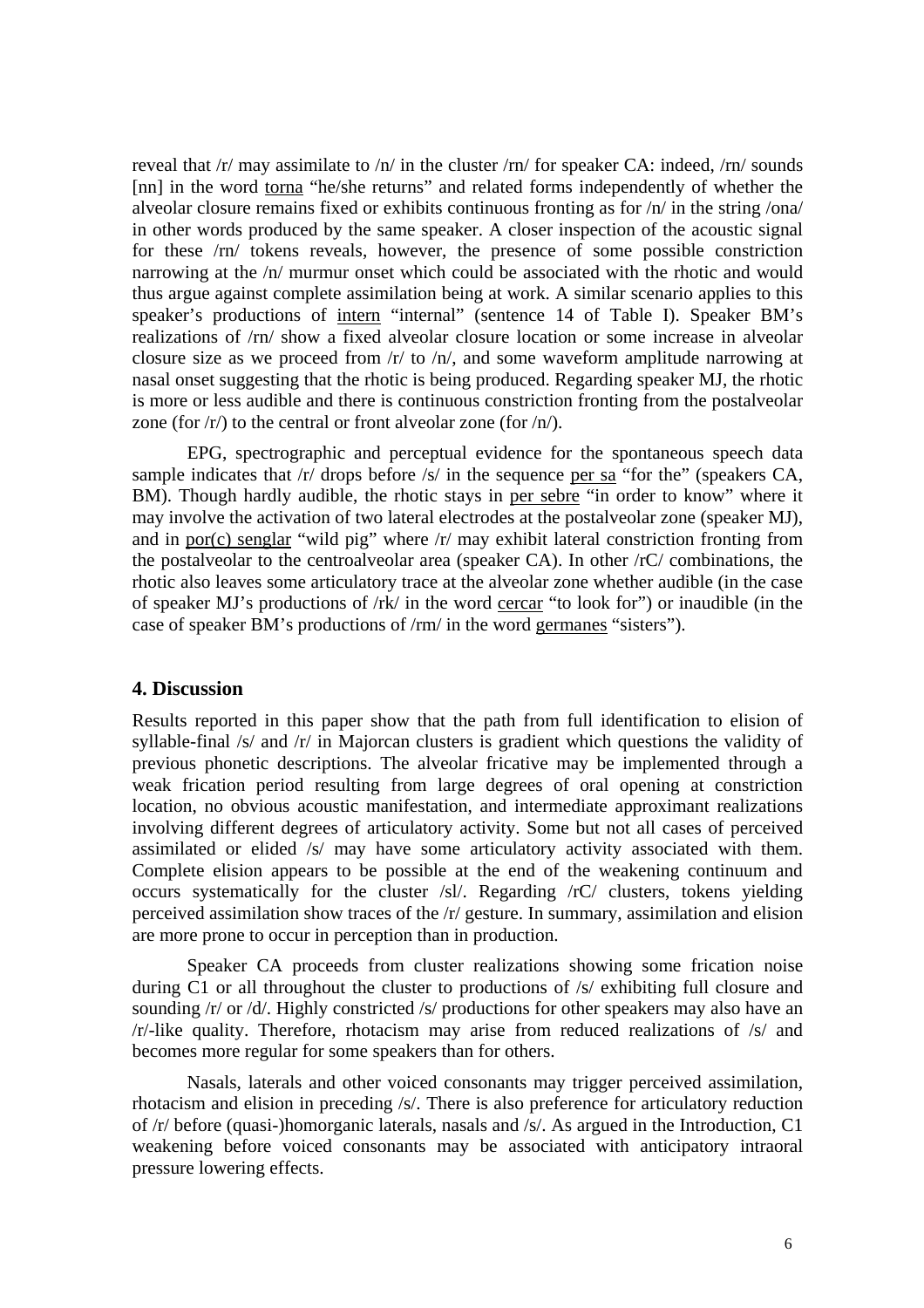

**Figure 1**. Waveform and spectrographic displays for tokens of the cluster /sb/ showing different /s/ weakening outcomes. Arrows point to /s/ location. (Top left) sequence é**s b**ona (tela) «it is a good fabric», speaker AR . (Top right) mé**s b**o « better», speaker ND. (Bottom) é**s b**ona (tela) «it is a good fabric», speaker CA.